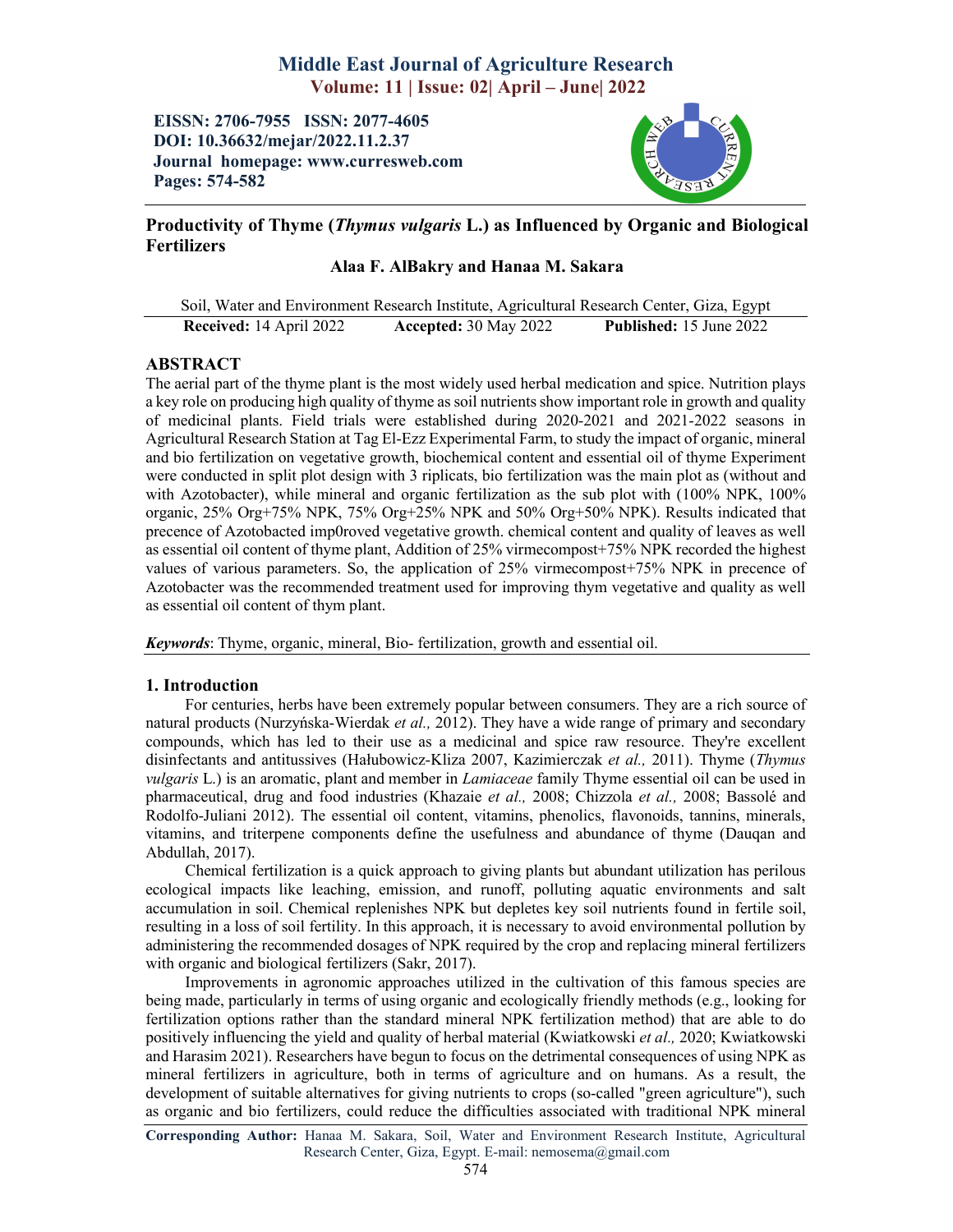fertilizers and thereby protecting both human health and the environment (Nejatzadeh-Barandozi and Pourmaleknejad, 2014; Skubij and Dzida, 2016; Kwiatkowski and Harasim, 2021).

Utilization of biofertilizers an alternative for chemical fertilizers should not be considered as a simple objective and short term benefits; however as a mean to improve environmental conditions then human health (Khorrami *et al.,* 2016). Biological fertilization uses soil amendments containing various forms of organic matter and/or rhizosphere microorganisms that interact favorably with the plant (Sakr, 2017). As far as sustainability, organic and bio-fertilizer are becoming more popular as alternatives to mineral fertilization for growing healthy and natural food. Organic fertilization is the use of decomposed organic matter to fertilize soil. It improves the soil's mechanical and physical properties, as well as water retention (Sakr, 2017). It slowly releases mineral nutrients throughout the growing season, giving the plant enough time to build strong roots, strong stems, and a disease- and pest-resistant immune system (Nejatzadeh-Barandozi and Pourmaleknejad, 2014). Organic matter stimulates root and leaf growth, resulting in an increase in yield (Kwiatkowski *et al.,* 2020). While, *Azotobacter* assumes a vital part in organic matter decomposition, elements cycling and they produce phytohormones like auxins, gibberellins and cytokinins (Sakr, 2017). Auxins promote cell elongation, root development, and root surface area, allowing the plant to absorb more nutrients, resulting in increased growth and yield (Tanimoto, 2005; Sakr, 2017). *Azotobacter* can fix atmospheric nitrogen, make and release some biological and active material such as nicotinic acid, biotin, vitamin B and pentoterik acid (Roshanpour *et al.,* 2014).

The aim of this study was to evaluate the effect of organic and bio fertilization or supplemented with different rates of NPK, as an alternative organic fertilization method, on the growth and chemical content of thyme plant. This was then compared with standard mineral NPK fertilization and organic fertilization.

### 2. Material and Methods

Field trials were established during 2020-2021 and 2021-2022 at Agricultural Research Station at Tag El-Ezz Experimental Farm, Temi El-Amdid District, El-Dakahlia Governorate, Egypt to study the effect of organic, mineral and bio fertilization on vegetative growth, chemical content and essential oil of thyme (*Thymus vulgaris* L.).

The experiment was conducted in a split plot design with 3 replicates. Bio fertilization was the main plot as (without and with *Azotobacter*), while mineral and organic fertilization as the sub plot with (100% NPK, 100% organic, 25% Org+75% NPK, 75% Org+25% NPKand 50% Org+50% NPK).Table 1 shows physic-chemical properties of the soil. Mechanical analysis determined according to the methods of Haluschak (2006). Available N, P and K were determined according to Reeuwijk (2002).

|             |                                                    | Particle size distribution (%) |               |               |             |                         |                                                   |  |  |  |
|-------------|----------------------------------------------------|--------------------------------|---------------|---------------|-------------|-------------------------|---------------------------------------------------|--|--|--|
|             | Coarse<br>sand                                     | Fine sand                      | Silt          | Clay          | Texture     |                         |                                                   |  |  |  |
| Soil sample | 6.18                                               | 8.96                           | 37.11         | 47.75         | Clay        |                         |                                                   |  |  |  |
| $(0-30$ cm) | <b>Chemical properties and available nutrients</b> |                                |               |               |             |                         |                                                   |  |  |  |
|             | pН                                                 | EC                             | <b>OM</b>     | SP            | N m         |                         | K                                                 |  |  |  |
|             |                                                    | $dSm^{-1}$                     | $\frac{1}{2}$ | $\frac{1}{2}$ | $(mg kg-1)$ | $(\textbf{mg kg}^{-1})$ | $(\mathbf{mg}\ \mathbf{k}\mathbf{g}^{\text{-1}})$ |  |  |  |
|             | 7.86                                               | 5.84                           | 1.28          | 88.52         | 39.81       | 7.68                    | 210.4                                             |  |  |  |

Table 1: Physical and chemical analyses of soil used in this study

pH was determined in soil suspension (1: 5), Soil Electrical Conductivity (EC) was determined in saturated soil paste extract

N-fixing bacteria as *Azotobacter chroococcum*was obtained from Bio-fertilizer production unit of Soil, Water and Environment Research Institute, Giza, Egypt. Seedling of Thymus were dipped in a solution for 5 min using a liquid culture from *Azotobacter* at a rate of 5 ml.L-1 before planting (1ml contain  $10^8$  cells of bacteria) as recommended by (Omar and El-Katan, 2003).

Organic fertilizer in form of vermicompost was obtained from Central Laboratory for Agricultural Climate, Agricultural Research Center, Giza, Egypt and added during the preparation of soil in the two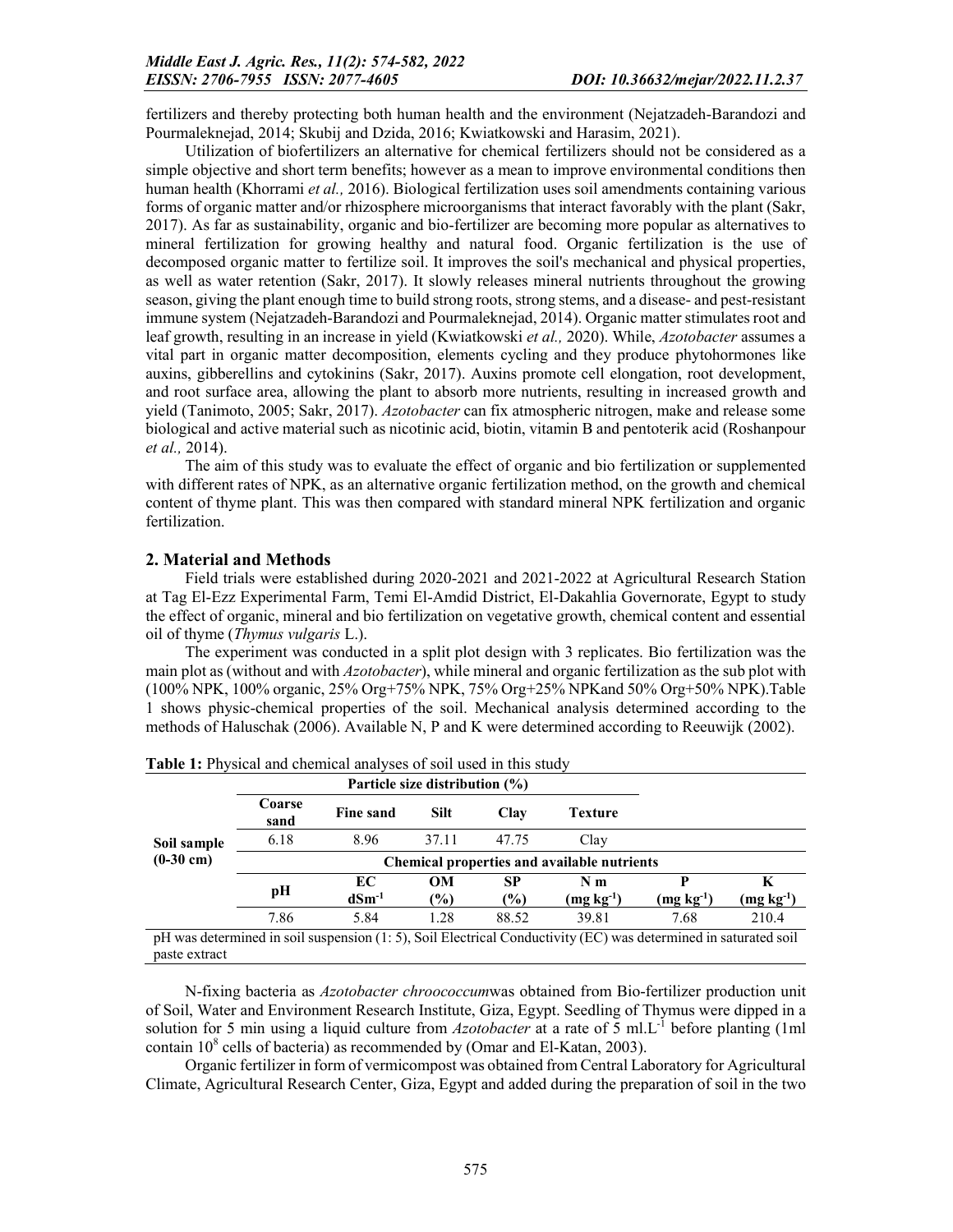seasons at the rate of 10 ton.fed<sup>-1</sup> as recommended dose. Chemical analysis of vermicompost in two seasons are showed in Table (2).

|              |               |                      |              |      | <b>Chemical properties</b> |      |             |             |            |
|--------------|---------------|----------------------|--------------|------|----------------------------|------|-------------|-------------|------------|
| Vermicompost | рH<br>(1:2.5) | $EC, dSm-1$<br>(1:5) | OМ<br>$($ %) | (%)  | P<br>$\frac{1}{2}$         | (%)  | Fe<br>(ppm) | Zn<br>(ppm) | Mn<br>(ppm |
|              | 7.86          | 6.78                 | 45.16        | l.81 | .09                        | 0.65 | 568         |             | 95         |

|  |  |  | Table 2: Chemical analysis of the vermicompost used in the experimental. |
|--|--|--|--------------------------------------------------------------------------|
|  |  |  |                                                                          |

Chemical fertilizer (NPK): The recommended rate of nitrogen for thyme was applied at a rate of 50 kg N fed<sup>-1</sup>using urea (46% N) and potassium was applied at a rate of 40 kg K<sub>2</sub>O fed<sup>-1</sup> using potassium sulphate (48% K<sub>2</sub>O), N and K were added at two doses. Phosphorus was applied at a rate of 25 kg P<sub>2</sub>O<sub>5</sub> fed<sup>-1</sup>using calcium super phosphate (15.5%  $P_2O_5$ ) added with soil preparation.

Seedlings of Thyme (*T. vulgaris* L.) were obtained from well-known commercial orchard at Cairo. Uniform seedlings were transplanted at the 1<sup>st</sup> of November in the experimental plots. The distance between seedlings was 30 cm and between lines was 50 cm.

After 120 days from planting 3 plants were cut at a 5 cm from the soil level from all treatments and the vegetative growth parameters were measured as (plant high cm, fresh and dry weight g/plant as well as stem diameter cm).

Chemical content such as chlorophyll content was determined by spectrophotometric method of Gavrilenko and Zigalova (2003).

Chemical constituents of leaves expressed as N was obtained using the Kjeldahl method. P and K were measured using spectrophotometers and flame photometer, respectively as descripted by Rukun (1999).

Crude protein content was calculated by using the following formula: Crude protein  $% =$  Nitrogen  $(N) \times 5.75$ . N content of thyme leaves as described by (Anonymous, 1990). For estimation of total carbohydrates in fresh leaves; the ethanol extract was used for the determination of total carbohydrates was estimated as descripted by Sadasivam and Manickam, (1996). Dry matter (%) was determined in fresh mater by the gravimetric method (after drying samples at 105°C to constant weight) as mentioned by (Skubij and Dzida, 2016).

The essential oil was extracted from air-dried leaves  $(30 \text{ g})$  in a glass Clevenger-type distillation apparatus following European Pharmacopoeia (2004) and subjecting the material to hydrodistillation for 3 h and oil was calculated as %.

Variance of data was analyzed with the ANOVA procedure of CoStat program according to Gomez and Gomez, (1984).

### 3. Results

#### 3.1. Vegetative growth parameters

Data in Table 3 showed the effect of vermicompost *Azotobacter* on vegetative parameters as (plant high (cm), fresh & dry weights ( $g$ /plant) and stem diameter (cm)) of thyme during both seasons. The presented data in Table 3 indicated that in presence of *Azotobacter,* the plant high, fresh, dry weight and stem diameter were increased compared with the absence of *Azotobacter* in the two seasons. The stimulative effect of *Azotobacter* may be related to its benefited impact on vital enzymes and hormonal which gave stimulating effects on plant growth. As for the effect of NPK and vermicompost individually at recommended dose or mixed together on the vegetative growth parameters, data in Table 3 indicated that all treatments significantly affected on the mentioned traits. The treatment of full dose of NPK recorded the highest mean values with no significant effect with the treatment of 25% virmecompost+75% NPK in the two seasons of the experiments.

The interaction effects between treatments under investigation are presented in the same Table. All treatments significantly affected plant high (cm), fresh  $\&$  dry weights (g/plant) and stem diameter (cm). All treatment of NPK and/or vermicompost recorded high values comparing with the untreated plants and the highest mean values scored with the treatment of25% virmecompost+75% NPK followed by full dose of NPK in presence of *Azotobacter*. The same trend was true during both seasons.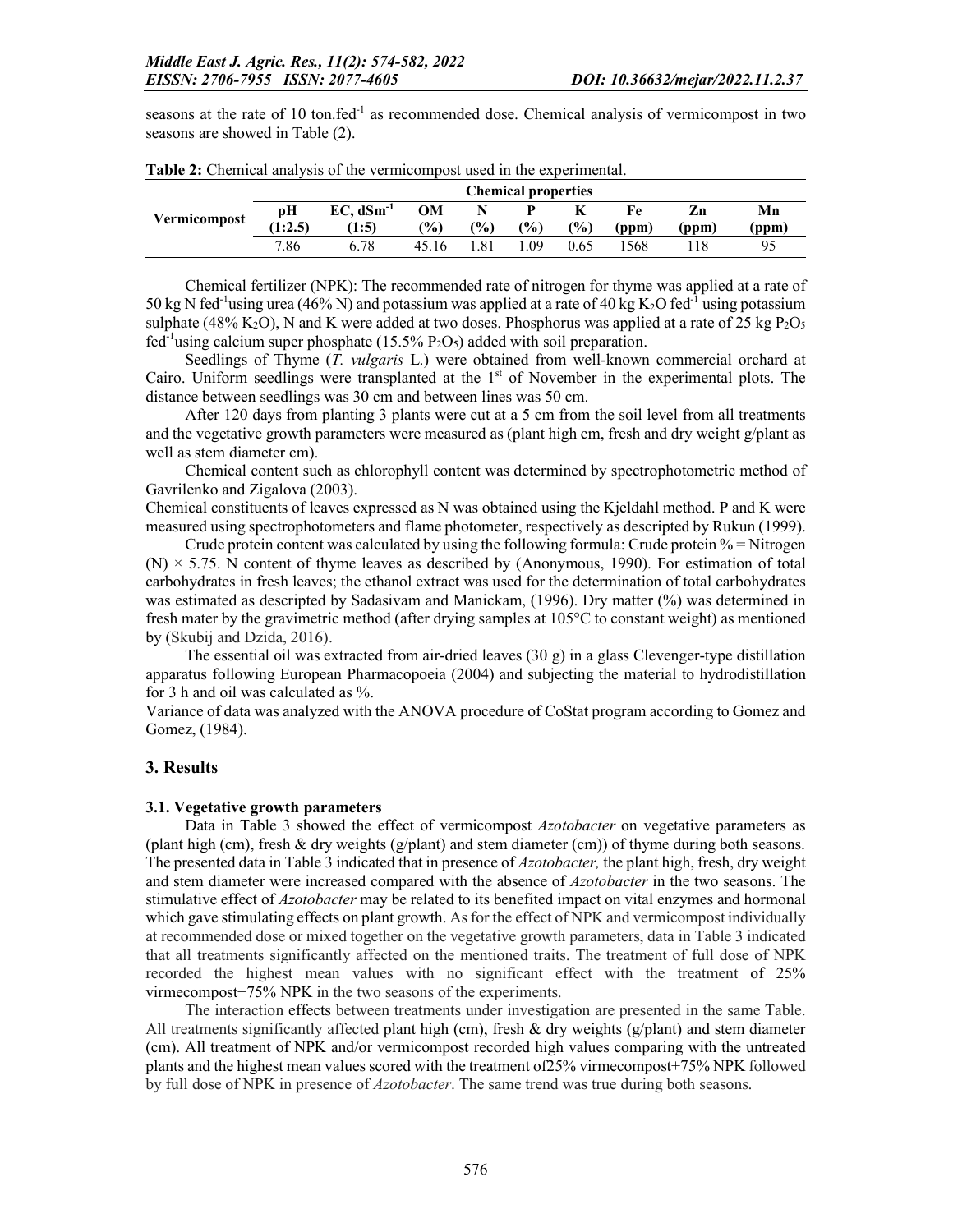| <b>Treatments</b>  |                            |                                         | <b>Plant height</b><br>(c <sub>m</sub> ) |                      | Fresh weight<br>(g/plant) |                      | Dry weight<br>(g/plant) |                    | <b>Steam</b><br>diameter<br>(cm) |  |
|--------------------|----------------------------|-----------------------------------------|------------------------------------------|----------------------|---------------------------|----------------------|-------------------------|--------------------|----------------------------------|--|
|                    |                            | 1 <sup>st</sup>                         | 2 <sub>nd</sub>                          | 1 <sup>st</sup>      | 2 <sub>nd</sub>           | 1 <sup>st</sup>      | 2 <sup>nd</sup>         | 1 <sup>st</sup>    | 2 <sub>nd</sub>                  |  |
|                    |                            |                                         | A: bio-fertilization                     |                      |                           |                      |                         |                    |                                  |  |
| Without            |                            | 35.12 <sup>b</sup>                      | 37.14 <sup>b</sup>                       | 62.84 <sup>b</sup>   | 64.74 <sup>b</sup>        | 19.81 <sup>b</sup>   | 20.94 <sup>b</sup>      | 0.54 <sup>b</sup>  | 0.59 <sup>b</sup>                |  |
| <b>Azotobacter</b> |                            | 37.27 <sup>a</sup>                      | 39.51 <sup>a</sup>                       | 65.14 <sup>a</sup>   | $67.43^a$                 | 22.06 <sup>a</sup>   | 23.39 <sup>a</sup>      | 0.58 <sup>a</sup>  | $0.64^{\rm a}$                   |  |
|                    |                            | B: Mineral and/or organic fertilization |                                          |                      |                           |                      |                         |                    |                                  |  |
| <b>100% NPK</b>    |                            | 41.06 <sup>a</sup>                      | $43.30^a$                                | 68.93 <sup>a</sup>   | $71.23^a$                 | 25.78 <sup>a</sup>   | 27.18 <sup>a</sup>      | 0.61 <sup>a</sup>  | 0.67 <sup>b</sup>                |  |
| 100% Org.          |                            | $29.66^{\rm d}$                         | 31.56 <sup>d</sup>                       | 57.38 <sup>d</sup>   | 59.33 <sup>d</sup>        | 14.29 <sup>d</sup>   | $15.22^d$               | 0.47 <sup>c</sup>  | 0.53 <sup>e</sup>                |  |
| 25% Org+75% NPK    |                            | 41.03 <sup>a</sup>                      | 43.36 <sup>a</sup>                       | $68.85^{a}$          | 70.97a                    | 25.79 <sup>a</sup>   | $27.25^a$               | $0.63^{\rm a}$     | 0.69 <sup>a</sup>                |  |
| 75% Org.+25% NPK   |                            | $36.28^{b}$                             | 38.50 <sup>b</sup>                       | 63.99 <sup>b</sup>   | $66.13^{b}$               | $21.05^{b}$          | $22.34^{b}$             | $0.55^{b}$         | 0.61 <sup>c</sup>                |  |
| 50% Org+50% NPK    |                            | 32.96 <sup>c</sup>                      | $34.91^{\circ}$                          | 60.80 <sup>c</sup>   | $62.76^{\circ}$           | $17.76^{\circ}$      | $18.83^{\circ}$         | $0.53^{b}$         | 0.58 <sup>d</sup>                |  |
|                    |                            |                                         | <b>C:</b> Interaction treatments         |                      |                           |                      |                         |                    |                                  |  |
|                    | <b>100% NPK</b>            | 40.49c                                  | 42.64c                                   | 68.16 <sup>c</sup>   | 70.31 <sup>c</sup>        | 24.94c               | $26.25^{\circ}$         | $0.57^{bc}$        | 0.63 <sup>d</sup>                |  |
|                    | 100% Org.                  | $28.75^{j}$                             | $30.59^{j}$                              | 56.64 <sup>h</sup>   | 58.27 <sup>i</sup>        | $13.42^{j}$          | $14.30^{j}$             | 0.46 <sup>f</sup>  | $0.52$ <sup>g</sup>              |  |
| Without            | 25% Org+75%<br>NPK.        | $38.71$ <sup>d</sup>                    | $40.78$ <sup>d</sup>                     | $66.34^{d}$          | 68.31 <sup>d</sup>        | 23.46 <sup>d</sup>   | 24.72 <sup>d</sup>      | 0.59 <sup>b</sup>  | 0.65 <sup>c</sup>                |  |
|                    | 75% Org.+25%<br><b>NPK</b> | $35.54$ <sup>f</sup>                    | $37.64$ <sup>f</sup>                     | $63.21$ <sup>f</sup> | $65.20$ <sup>f</sup>      | $20.26$ <sup>f</sup> | $21.45$ <sup>f</sup>    | $0.54^{cd}$        | 0.59 <sup>e</sup>                |  |
|                    | 50% Org+50%<br><b>NPK</b>  | 32.14 <sup>h</sup>                      | 34.07 <sup>h</sup>                       | 59.85 <sup>g</sup>   | 61.59 <sup>h</sup>        | 16.97 <sup>h</sup>   | 18.00 <sup>h</sup>      | $0.52^{de}$        | $0.58^{\text{e}}$                |  |
|                    | <b>100% NPK</b>            | 41.64 <sup>b</sup>                      | 43.96 <sup>b</sup>                       | 69.70 <sup>b</sup>   | $72.15^b$                 | 26.62 <sup>b</sup>   | $28.12^{b}$             | $0.65^{\rm a}$     | 0.71 <sup>b</sup>                |  |
|                    | 100% Org.                  | $30.57^{\rm i}$                         | $32.53^{\rm i}$                          | 58.11 <sup>h</sup>   | 60.38 <sup>h</sup>        | $15.16^{i}$          | $16.15^{i}$             | 0.48 <sup>ef</sup> | $0.53$ <sup>f</sup>              |  |
| <b>Azotobacter</b> | 25% Org+75%<br><b>NPK</b>  | 43.34 <sup>a</sup>                      | 45.93ª                                   | 71.37 <sup>a</sup>   | $73.63^{a}$               | $28.13^{a}$          | 29.78 <sup>a</sup>      | 0.66 <sup>a</sup>  | $0.73^{a}$                       |  |
|                    | 75% Org.+25%<br><b>NPK</b> | 37.01 <sup>e</sup>                      | 39.36 <sup>e</sup>                       | 64.76 <sup>e</sup>   | $67.05^e$                 | 21.84 <sup>e</sup>   | 23.23 <sup>g</sup>      | $0.57^{bc}$        | 0.63 <sup>d</sup>                |  |
|                    | 50% Org+50%<br><b>NPK</b>  | 33.77 <sup>g</sup>                      | 35.748                                   | $61.74$ <sup>f</sup> | 63.938                    | 18.558               | 19.66 <sup>g</sup>      | $0.53^{cd}$        | 0.58 <sup>e</sup>                |  |

Table 3: Vegetative growth parameters of thyme as affected by vermicompost, NPK and *Azotobater* during 2020-2021 and 2021-2022.

#### 3.2. Chemical content

Presented data in Table 4 declared the effect of vermicompost, NPK and *Azotobater* on chemical content of thyme as (chlorophyll content mg  $g^{-1}$ , N, P and K (%)) during both seasons.

Result indicated that in presence of *Azotobacter* the chemical content increased significantly and recorded the highest values comparing to the absence of *Azotobacter*. The same trend was true during both seasons.

It is obvious from the same data in Table 3 that chlorophyll content (a and b mg.g<sup>-1</sup>), N, P and K% are significantly affected by the application NPK and organic fertilization in individual way or supplemented together. In general, plants received full dose of NPK fertilization recorded the highest values of chemical content in the two seasons, but application of 25% vermicompost+75% NPK recorded nearly values with no significant effect followed by 75% vermicompost +25% NPK.

The statistical analysis of variance in the same Table, revealed that there were highly significant differences for chlorophyll (a and b mg.g<sup>-1</sup>), N, P and K (%) in thyme leaves owing to the interaction effect among all treatments. In this respect, the highest values recorded with using 25% vermicompost+75% NPK followed by NPK at 100% in presence of *Azotobacter* comparing to the other treatments especially with absence of *Azotobacter*.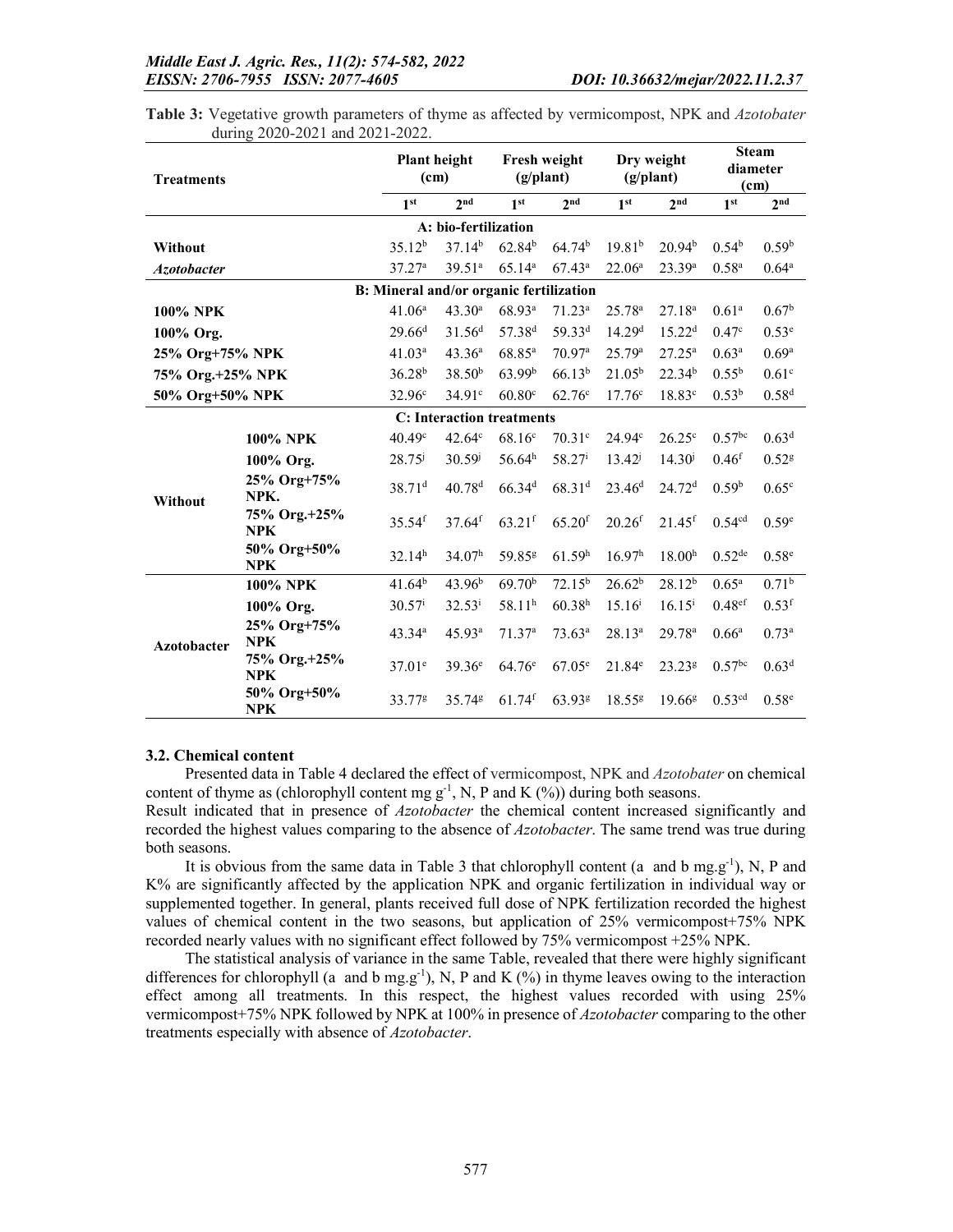### *Middle East J. Agric. Res., 11(2): 574-582, 2022 EISSN: 2706-7955 ISSN: 2077-4605 DOI: 10.36632/mejar/2022.11.2.37*

|                    |                  |                      | Chlorophyll a        |                                         | Chlorophyll b        |                   | N                 |                      | P                    |                      | $\mathbf K$        |
|--------------------|------------------|----------------------|----------------------|-----------------------------------------|----------------------|-------------------|-------------------|----------------------|----------------------|----------------------|--------------------|
| <b>Treatments</b>  |                  |                      | $(mg g^{-1})$        |                                         | $(mg g^{-1})$        |                   | (%)               | $\%$ )               |                      | $(\%)$               |                    |
|                    |                  | 1 <sup>st</sup>      | 2 <sub>nd</sub>      | 1 <sup>st</sup>                         | 2 <sup>nd</sup>      | 1 <sup>st</sup>   | 2 <sub>nd</sub>   | 1 <sup>st</sup>      | 2 <sup>nd</sup>      | 1 <sup>st</sup>      | 2 <sup>nd</sup>    |
|                    |                  |                      |                      | A: bio-fertilization                    |                      |                   |                   |                      |                      |                      |                    |
| Without            |                  | $0.743^b$            | 0.769 <sup>b</sup>   | 0.486 <sup>b</sup>                      | 0.501 <sup>b</sup>   | 2.24 <sup>b</sup> | $2.36^{b}$        | $0.517^b$            | $0.534^{b}$          | $2.62^b$             | 2.77 <sup>b</sup>  |
| <b>Azotobacter</b> |                  | $0.765^{\rm a}$      | $0.789$ <sup>a</sup> | 0.506 <sup>a</sup>                      | $0.524^e$            | $2.40^{\rm a}$    | $2.54^{\circ}$    | $0.539$ <sup>a</sup> | $0.556^{\rm a}$      | $2.71^{\circ}$       | 2.87 <sup>a</sup>  |
|                    |                  |                      |                      | B: Mineral and/or organic fertilization |                      |                   |                   |                      |                      |                      |                    |
| <b>100% NPK</b>    |                  | $0.800$ <sup>a</sup> | 0.826 <sup>a</sup>   | $0.541$ <sup>a</sup>                    | $0.558^{a}$          | 2.68 <sup>a</sup> | $2.82^{a}$        | $0.581^{a}$          | 0.601 <sup>a</sup>   | 2.86 <sup>a</sup>    | $3.02^{\rm a}$     |
| 100% Org.          |                  | 0.696 <sup>d</sup>   | 0.719 <sup>d</sup>   | 0.438 <sup>d</sup>                      | 0.453 <sup>d</sup>   | 1.84 <sup>d</sup> | 1.96 <sup>d</sup> | 0.460 <sup>d</sup>   | 0.475 <sup>d</sup>   | 2.39 <sup>d</sup>    | 2.55 <sup>d</sup>  |
| 25% Org+75% NPK.   |                  | $0.798$ <sup>a</sup> | $0.825^{\rm a}$      | $0.542^a$                               | $0.559^{a}$          | 2.67 <sup>a</sup> | $2.82^{a}$        | $0.580$ <sup>a</sup> | $0.599$ <sup>a</sup> | $2.85^{a}$           | 3.01 <sup>a</sup>  |
| 75% Org.+25% NPK   |                  | $0.753^b$            | 0.779 <sup>b</sup>   | $0.495^{\rm b}$                         | 0.511 <sup>b</sup>   | 2.31 <sup>b</sup> | $2.45^{b}$        | $0.525^{b}$          | $0.542^b$            | 2.67 <sup>b</sup>    | $2.83^{b}$         |
| 50% Org+50% NPK    |                  | 0.724c               | 0.746c               | 0.466c                                  | 0.482c               | 2.09 <sup>c</sup> | $2.22^{\circ}$    | 0.492c               | 0.507c               | 2.55 <sup>c</sup>    | 2.70 <sup>c</sup>  |
|                    |                  |                      |                      | <b>C:</b> Interaction treatments        |                      |                   |                   |                      |                      |                      |                    |
|                    | <b>100% NPK</b>  | 0.794c               | 0.823c               | 0.535c                                  | 0.551c               | 2.63 <sup>c</sup> | 2.77c             | 0.574c               | 0.594 <sup>b</sup>   | 2.84 <sup>b</sup>    | 2.99 <sup>b</sup>  |
|                    | 100% Org.        | $0.688^{j}$          | $0.712^{j}$          | $0.431^{j}$                             | $0.444^h$            | $1.78^{j}$        | $1.90^{j}$        | $0.452^{j}$          | 0.468 <sup>h</sup>   | 2.36 <sup>8</sup>    | 2.51 <sup>h</sup>  |
| Without            | 25% Org+75% NPK. | 0.775 <sup>d</sup>   | 0.802 <sup>d</sup>   | 0.521 <sup>d</sup>                      | 0.536 <sup>d</sup>   | 2.49 <sup>d</sup> | 2.63 <sup>d</sup> | 0.555 <sup>d</sup>   | 0.573c               | 2.75 <sup>c</sup>    | 2.90 <sup>c</sup>  |
|                    | 75% Org.+25% NPK | $0.744$ f            | $0.769$ f            | $0.486$ f                               | $0.501$ f            | $2.25$ f          | $2.38$ f          | $0.518$ <sup>f</sup> | 0.534e               | $2.64$ <sup>de</sup> | 2.80 <sup>de</sup> |
|                    | 50% Org+50% NPK  | $0.715^h$            | 0.737 <sup>h</sup>   | 0.459 <sup>h</sup>                      | $0.473$ <sup>g</sup> | 2.03 <sup>h</sup> | $2.15^h$          | 0.484 <sup>h</sup>   | $0.499$ <sup>g</sup> | $2.51^{f}$           | 2.66 <sup>f</sup>  |
|                    | <b>100% NPK</b>  | $0.805^{\rm b}$      | 0.830 <sup>b</sup>   | $0.547^b$                               | $0.566^{\rm b}$      | 2.72 <sup>b</sup> | $2.88^{b}$        | 0.589 <sup>b</sup>   | 0.608 <sup>b</sup>   | 2.89 <sup>b</sup>    | $3.05^{b}$         |
|                    | 100% Org.        | $0.703^{i}$          | $0.726^{i}$          | $0.444^{i}$                             | $0.461$ <sup>g</sup> | $1.89^{i}$        | $2.01^{i}$        | $0.467$ <sup>i</sup> | 0.481 <sup>h</sup>   | 2.42 <sup>g</sup>    | 2.588              |
| <b>Azotobacter</b> | 25% Org+75% NPK. | $0.821$ <sup>a</sup> | $0.847$ <sup>a</sup> | 0.564a                                  | $0.581$ <sup>a</sup> | 2.84 <sup>a</sup> | 3.01 <sup>a</sup> | 0.606 <sup>a</sup>   | $0.625^{\rm a}$      | 2.96 <sup>a</sup>    | $3.13^{a}$         |
|                    | 75% Org.+25% NPK | 0.762e               | 0.788e               | 0.505e                                  | $0.521$ <sup>e</sup> | $2.38^e$          | 2.53 <sup>e</sup> | 0.532e               | 0.550 <sup>d</sup>   | 2.69 <sup>cd</sup>   | 2.86 <sup>cd</sup> |
|                    | 50% Org+50% NPK  | $0.732$ <sup>g</sup> | $0.754$ <sup>g</sup> | $0.472$ <sup>g</sup>                    | 0.490 <sup>f</sup>   | 2.15 <sup>g</sup> | 2.29 <sup>g</sup> | $0.499$ <sup>g</sup> | $0.514$ <sup>f</sup> | 2.59 <sup>e</sup>    | $2.74^e$           |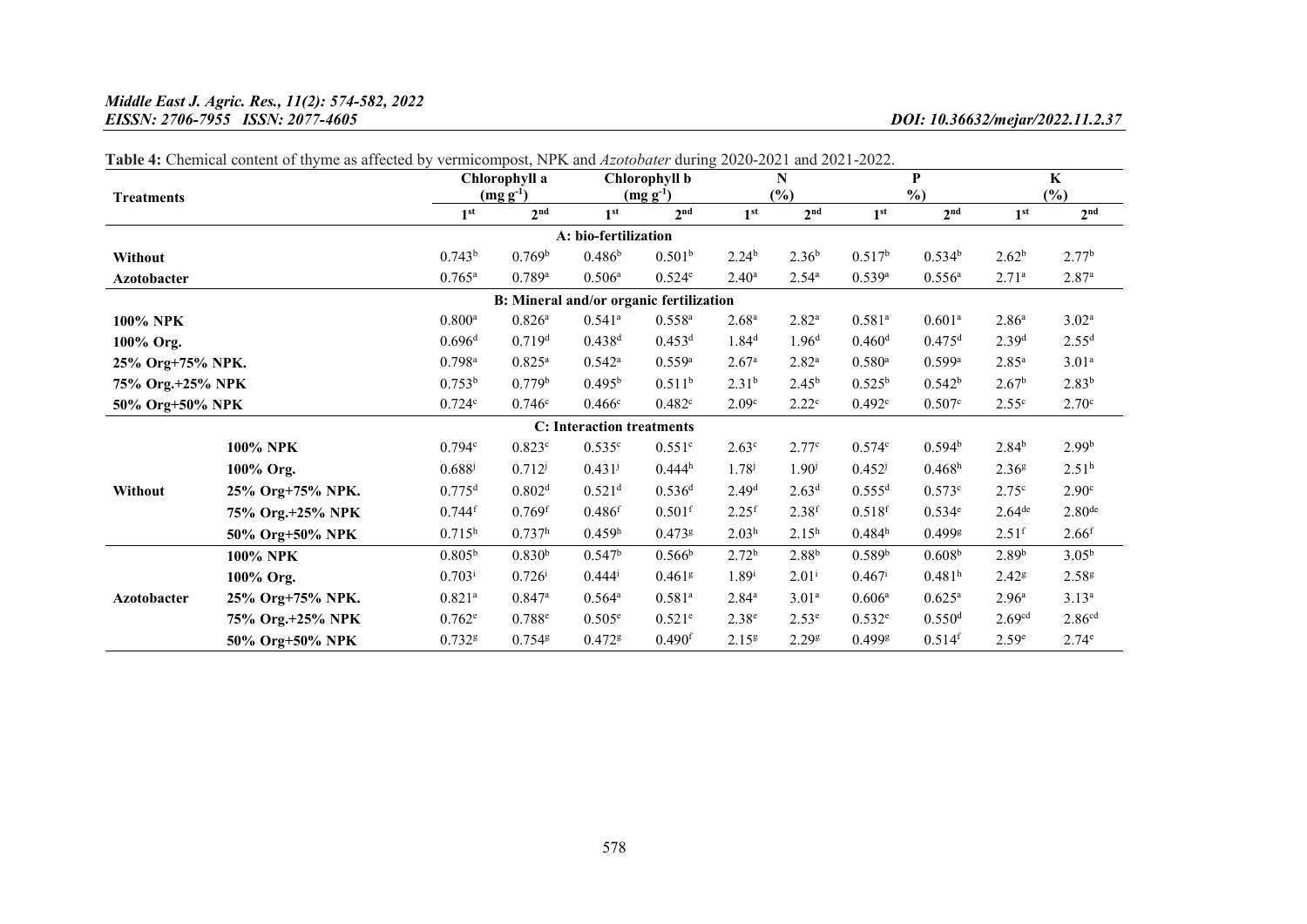#### 3.3. Quality parameters of thyme

Data obtained in Table 5 for total carbohydrates, protein and dry matter indicated that, with addition of bio-fertilization in form of *Azotobacter* increased significantly the values of total carbohydrates, protein and dry matters (%) comparing the untreated plants in absence of *Azotobacter* in the two seasons of the experiment.

The same Table showed the total carbohydrates, protein and dry matter as affected by NPK and / or vermicompost individually or supplemented together. The data were significantly affected with all application, but the highest values recorded with addition of full dose NPK fertilization followed by 25% vermicompost+75% NPK which recorded near values with the full dose with no significant effect in the both seasons.

The statistical analysis of variance in Table 5, revealed that there were highly significant differences for the total carbohydrates, protein and dry matter according to the interaction between all treatments under investigation during two seasons of the experiment. In this respect, the highest values recorded with using 25% vermicompost+75% NPK followed by NPK fertilization at 100% in pretense of *Azotobacter* during both seasons.

| <b>Treatments</b>    | $2021$ and $2021$ - $2022$ . |                                         | Carbohydrate<br>(%)  |                    | Protein<br>(%)       | Dry matter<br>$(\%)$ |                      |  |
|----------------------|------------------------------|-----------------------------------------|----------------------|--------------------|----------------------|----------------------|----------------------|--|
|                      |                              | 1 <sup>st</sup>                         | 2 <sup>nd</sup>      | 1 <sup>st</sup>    | 2 <sub>nd</sub>      | 1 <sup>st</sup>      | 2 <sup>nd</sup>      |  |
|                      |                              | A: bio-fertilization                    |                      |                    |                      |                      |                      |  |
| Without              |                              | $16.41^{b}$                             | $17.45^{\rm b}$      | 12.86 <sup>b</sup> | 13.59 <sup>b</sup>   | 26.50 <sup>b</sup>   | $28.04^{b}$          |  |
| <b>Azotobacter</b>   |                              | $16.88^{a}$                             | 17.99a               | 13.78 <sup>a</sup> | 14.62 <sup>a</sup>   | $28.32^{a}$          | $30.03^{a}$          |  |
| $\mathrm{LSD}$ at 5% |                              | 0.24                                    | 0.37                 | 0.14               | 0.34                 | 0.59                 | 0.43                 |  |
|                      |                              | B: Mineral and/or organic fertilization |                      |                    |                      |                      |                      |  |
| 100% NPK             |                              | $17.63^a$                               | $18.74^{\rm a}$      | $15.38^{a}$        | $16.23^a$            | 31.27 <sup>a</sup>   | $33.00^a$            |  |
| 100% Org.            |                              | 15.24 <sup>d</sup>                      | 16.26 <sup>d</sup>   | $10.55^d$          | 11.25 <sup>d</sup>   | 22.32 <sup>d</sup>   | 23.76 <sup>d</sup>   |  |
| 25% Org+75% NPK.     | 17.69 <sup>a</sup>           | $18.75^{\rm a}$                         | $15.33^{a}$          | $16.20^{\rm a}$    | $31.34^{a}$          | $33.15^{a}$          |                      |  |
| 75% Org.+25% NPK     | 16.67 <sup>b</sup>           | 17.77 <sup>b</sup>                      | $13.30^{b}$          | $14.10^{b}$        | $27.35^{b}$          | 29.02 <sup>b</sup>   |                      |  |
| 50% Org+50% NPK      | 16.01c                       | 17.09c                                  | 12.04c               | 12.77c             | 24.76c               | $26.25^{\circ}$      |                      |  |
| $\mathrm{LSD}$ at 5% |                              | 0.32                                    | 0.33                 | 0.20               | 0.23                 | 0.36                 | 0.50                 |  |
|                      |                              | <b>C:</b> Interaction treatments        |                      |                    |                      |                      |                      |  |
| Without              | 100% NPK                     | $17.45^{bc}$                            | $18.43^{cb}$         | $15.12^c$          | 15.91 <sup>c</sup>   | $30.60^\circ$        | $32.27^{\circ}$      |  |
|                      | 100% Org.                    | $15.03^{i}$                             | $16.07$ <sup>f</sup> | $10.24^{j}$        | $10.93^{j}$          | $21.64^{j}$          | $23.03^{j}$          |  |
|                      | 25% Org+75% NPK.             | $17.21^{cd}$                            | $18.23^{b}$          | 14.34 <sup>d</sup> | $15.10^{d}$          | 29.50 <sup>d</sup>   | $31.11^{d}$          |  |
|                      | 75% Org.+25% NPK             | $16.53$ <sup>ef</sup>                   | 17.58 <sup>cd</sup>  | 12.94 <sup>f</sup> | $13.67$ <sup>f</sup> | $26.68$ <sup>f</sup> | $28.24$ <sup>f</sup> |  |
|                      | 50% Org+50% NPK              | $15.83^{gh}$                            | $16.95^e$            | 11.69 <sup>h</sup> | 12.36 <sup>h</sup>   | 24.06 <sup>h</sup>   | 25.54 <sup>h</sup>   |  |
| <b>Azotobacter</b>   | <b>100% NPK</b>              | $17.81^{ab}$                            | 19.04a               | 15.64 <sup>b</sup> | 16.56 <sup>b</sup>   | 31.94 <sup>b</sup>   | 33.72 <sup>b</sup>   |  |
|                      | 100% Org.                    | 15.45 <sup>hi</sup>                     | $16.46^{f}$          | $10.87^{i}$        | $11.58^{i}$          | $22.99^{i}$          | $24.48^{i}$          |  |
|                      | 25% Org+75% NPK.             | $18.16^a$                               | 19.27 <sup>a</sup>   | $16.33^{a}$        | 17.29a               | 33.18 <sup>a</sup>   | $35.18^{a}$          |  |
|                      | 75% Org.+25% NPK             | $16.80^{de}$                            | $17.96^{bc}$         | $13.67^e$          | $14.53^e$            | $28.02^e$            | $29.80^{\circ}$      |  |
|                      | 50% Org+50% NPK              | $16.19$ <sup>fg</sup>                   | $17.22^{de}$         | 12.38 <sup>g</sup> | 13.17 <sup>g</sup>   | 25.46 <sup>g</sup>   | 26.97 <sup>g</sup>   |  |
| $\mathrm{LSD}$ at 5% |                              | 0.45                                    | 0.47                 | 0.28               | 0.33                 | 0.51                 | 0.71                 |  |

Table 5: Quality parameters of thyme as affected by vermicompost, NPK and *Azotobater* during 2020- 2021 and 2021-2022.

Data presented in Fig. 1 revealed that addition of *Azotobacter* sp. increased values of essential oil % comparing with the un-inoculated plants during both seasons. It can be found that, addition of NPK and/or vermicompost increased the average value of essential oil%. In general, plants fertilized with 25% vermicompost+75% NPK followed by NPK fertilization at 100% with no significant effect especially during the second seasons and in presence of *Azotobacter* sp. attained the highest values of essential oil during both seasons.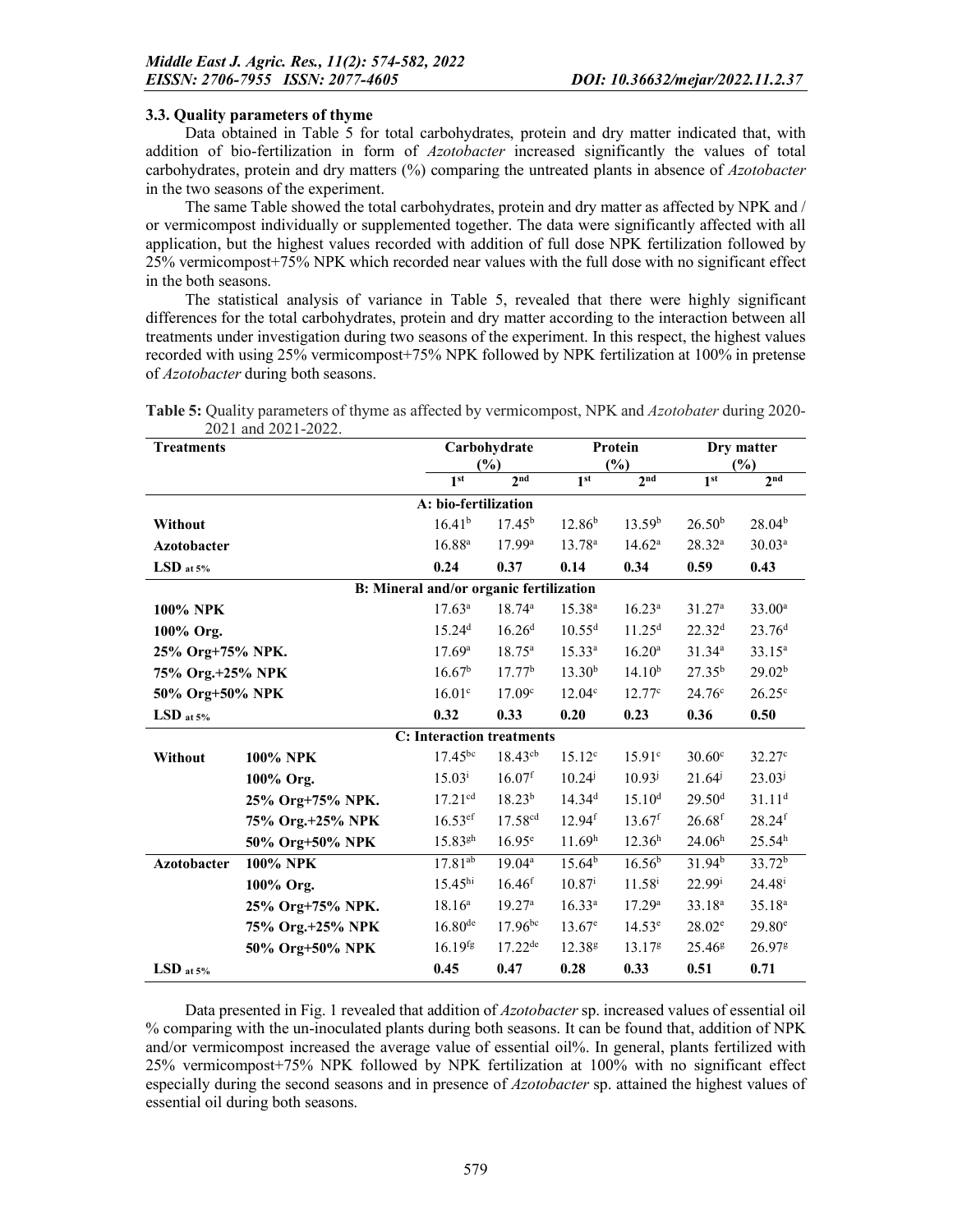

Fig. 1: Essential oil % of thyme plant as affected by vermicompost, NPK and Azotobater during 2020-2021 and 2021

### 4. Discussion

In the present study, *Azotobacter sp*. bacterium, as a growth bio-stimulant has a wide range of favorable features that promote plant growth, including the ability to stabilize nitrogen and then raise the nitrogen content in the plant. Furthermore, the ability of the components of the local bio-fertilizer to increase soil element uptake is linked to their ability to secrete some plant hormones such as cytokines, auxins, and gibberellins, which have an essential effect in increasing the surface area of the roots by increasing the lengths of the main roots and their branches, which increases nutrient absorption. The results of this study have good consistency with previous studies (Yadegariand Mosadeghzad. 2012; Nejatzadeh-Barandozi and Pourmaleknejad, 2014; Nadjafi *et al.,* 2014; Khorrami *et al.,* 2016; Ngerebara and Amadi, 2020). In this respect, it's possible that Azotobacter's stimulatory effect on boosting essential oil percentage is due to their enhancement of vegetative development characteristics and plant chemical composition. Furthermore, this beneficial effect could be linked to an increase in the number of glands. However, in this regard, the physiological activity of the glands had a greater effect on essential oil levels than simply their number (Nejatzadeh-Barandozi and Pourmaleknejad, 2014).

The improvement in thyme vegetative growth (plant high, fresh, dry weight and stem diameter), chemical content (chlorophyll content, N, P and K) and it is quality (total carbohydrates, protein, dry matter and essential oil) in this investigation due to the physiological and biological aspects of organic fertilization were reflected in the use of vermicompost as an organic fertilizer, which explained the role of organic matter as a source of nutrients such as N, P, K, and micronutrients such as Fe, Zn, and Mn, as well as a source of energy for the growth of microbial communities. Vermicompost are rich in nutrients, active of microbiological as mentioned by Domingues (2004), It is a stabilized finely divided peat-like substance with a low C: N ratio, good water holding capacity, and high porosity, gradual nutrient release, and most components suitable for absorption by plant roots. Darzi *et al.,* (2012) studied the impact of vermicompost of anise and found a positive effect in plant height, biological and seed yield because of the utilization of vermicompost at 10 ton.h<sup>-1</sup>. Ibrahim (2020) showed that addition of vermicompost increased plant height, branch number, herb fresh and dry weights as well as fixed and volatile oil percentage and N, P, K % content in black cumin.

In addition, results of this research in relation to some mixed fertilizer treatments indicated that application of vermicompost as a source of organic fertilizer either alone or in combination with NPK, were positivelyaffected on vegetative growth (plant high, fresh, dry weight and stem diameter), chemical content (chlorophyll content, N, P and K) and it is quality (total carbohydrates, protein, dry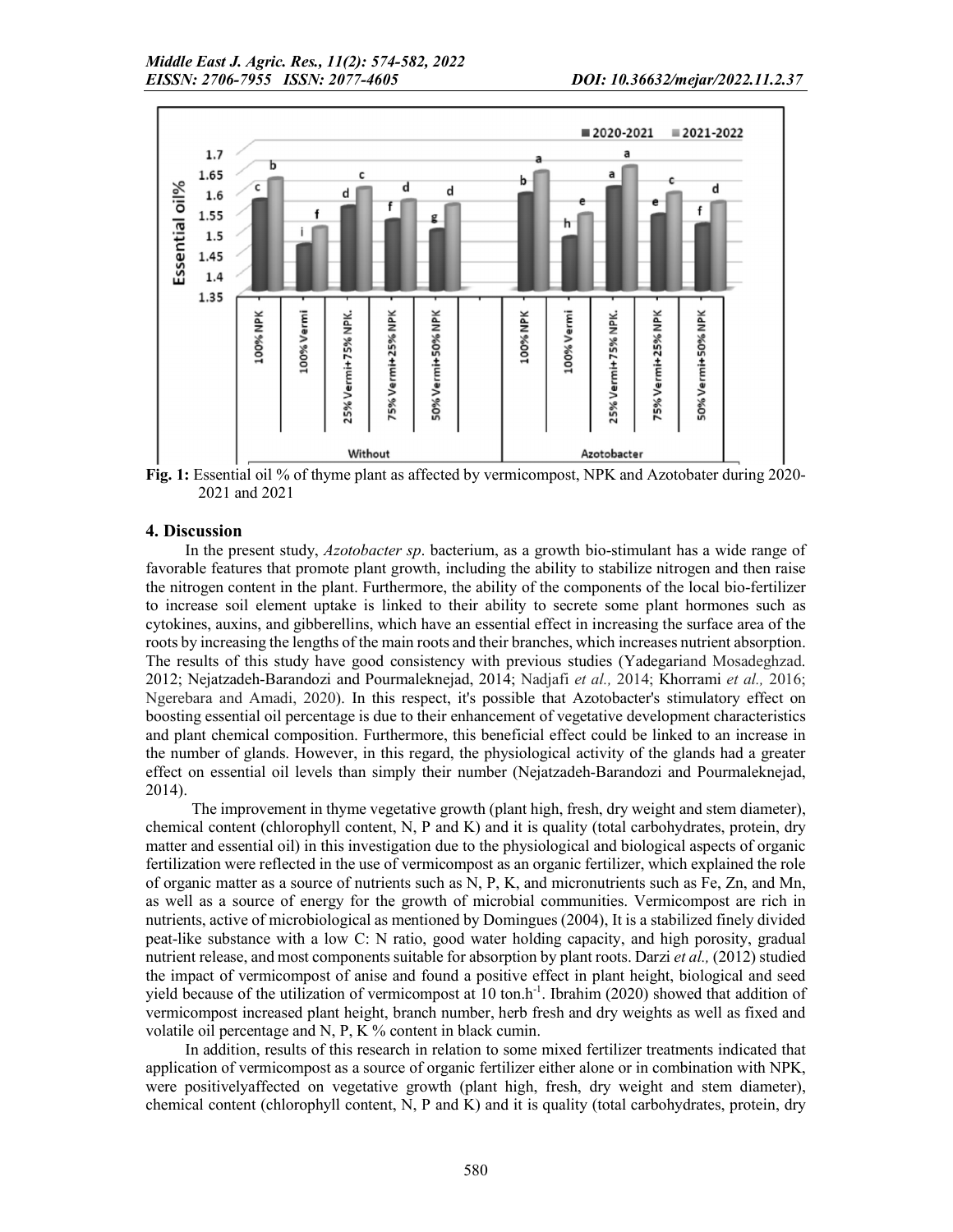matter and essential oil) of thyme plant. The beneficial effect of low organic and mineral levels may be due to nitrogen's important role in metabolic activities such as glucose synthesis and photosynthesis. as for K, despite being the only required plant element that is not found in any plant part, potassium is an important mineral for plant growth. Many enzymatic processes use it as a catalyst. It also regulates the opening and shutting of stomata, which influences transpirational cooling and photosynthetic carbon dioxide uptake (Mikkelsen, 2008). Moreover, Phosphorus is a significant dietary component of energy molecules, nucleic acids, phospholipids, and co-enzymes, as well as a main part of metabolic activities (Hafez and Mahmoud, 2009). This could be explained the superiority of treatment (25% vermicompost+75% NPK) which represented both organic fertilizers types affected growth parameters and chemical content of thyme plants. Similar results have been reported by (Jabbari *et al.,* 2011; Nejatzadeh-Barandozi and Pourmaleknejad, 2014and Sakr, 2017)

### 5. Conclusion

It may be cocluded that application of organic manure improved yield and other determined criteria. It also appears that vermicompost combined with Azotobacter as bio-fertilizer reduced the use of mineral fertilization. So, it can be concluded that the addition of 25% virmecompost+75% NPK followed by full dose of NPK in presence of Azotobacter significantly improved quality yield of thyme (*Thymus vulgaris* L.) and produced high quality product for human health.

# References

- Anonymous, 1990. "Official Methods of Analysis of the Association of Official Analytical Chemists". 15th Ed. Vol. 11. Helrich (Ed.) Assoc. off. Ana. Chemists. Inc., Virginia, USA.
- Bassole, I.H., and H. Rodolfo-Juliani, 2012. Essential oils in combination and their antimicrobial properties. Molecules, 17 (4):3989–4006.
- Chizzola, R., H. Michitsch, and C. Franz, 2008. Antioxidative properties of Thymus vulgaris leaves: comparison of different extracts and essential oil chemotypes. J. Agric. Food Chem., 56:6897- 6904.
- Darzi, M.T., M.H. Seyedhadi and F. Rejali, 2012. Effect of the application of vermicompost and phosphate solubilizing bacterium on the morphological traits and seed yield of anise (*Pimpinellaanisum* L.). J. Mediccinal Plants Res., 6 (2): 215-219.
- Dauqan, E.M. and A. Abdullah, 2017. Medicinal and functional values of thyme (*Thymus vulgaris* L.) herb. Journal of applied biology and biotechnology, 5(2): 17-22.
- Dominguez, J., 2004. State-of-the art and new perspective on vermicompost research. In: Edwards, C. A. (Ed.), Earthworm Ecology, 2nd Edition, CRC press, USA. 401-424.
- Dzida, K., Z. Michałojć, Z. Jarosz, K. Pitura, N. Skubij, D. Skubij and M. Krawiec, 2019. Effect of natural fertilization and calcium carbonate on yielding and biological value of thyme (*Thymus vulgaris* L.). Acta Scientiarum Polonorum. Hortorum Cultus, 18 (5): 105–112.
- European Pharmacopoeia, 2004. 4<sup>th</sup> ed. Version 4.08., Strasbourg: EDQM: 3158-9.
- Gavrilenko, V.F. and T.V. Zigalova, 2003. The Laboratory Manual for the Photosynthesis. Academia, Moscow. 256 стр. (in Russian).
- Gomez, K.A. and A.A. Gomez, 1984. "Statistical Procedures for Agricultural Research". John Wiley and Sons, Inc., New York.pp:680.
- Hafez, M.A. and A.R. Mahmoud, 2009. Effect of natural and chemical phosphorus fertilization as individually and/or mixed on the productivity of eggplant. Res. J. Agric. & Biol. Sci., 5(4):344- 348.
- Hałubowicz-Kliza, G., 2007. Alternative herb cultivation for spices. Wyd. IUNG, Puławy.
- Haluschak, P., 2006. Laboratory Methods of Soil Analysis. Canada-Manitoba Soil Survey. April.
- Ibrahim, E.F., 2020. The role of vermicompost and chitosan nano-particles as foliar application to enhancing growth, yield and oil of blach cumin (*Nigella sativa* L.) plants. Archives of Agriculture Science J., 3 (2): 05-223.
- Jabbari, R., M.A. Dehaghi, A.M.M. Sanavi and K. Agahi, 2011. Nitrogen and iron fertilization methods affecting essential oil and chemical composition of thyme (*Thymus vulgaris* L.) medical plant. Advances in Environmental Biology, 433-439.